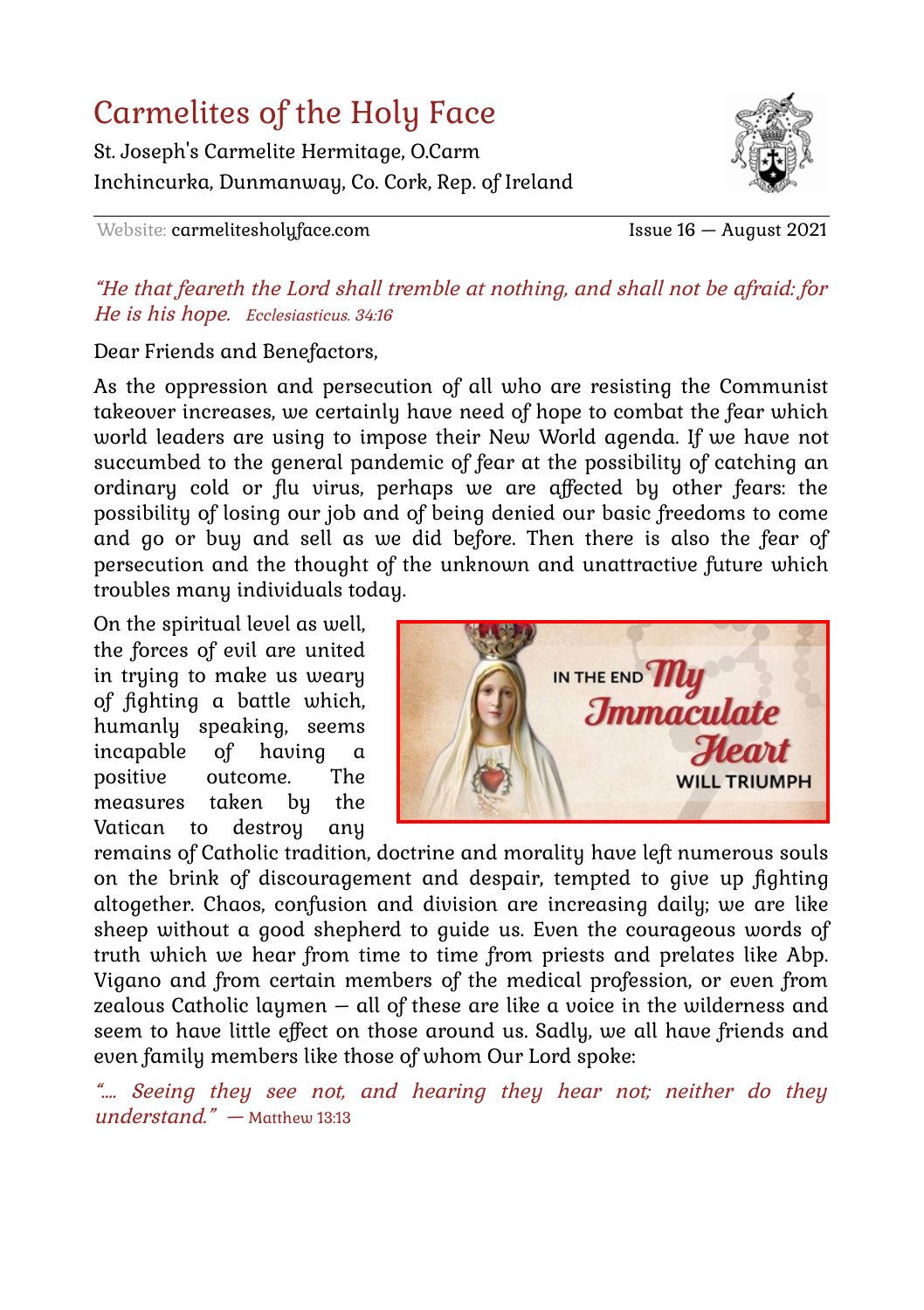The only fear which is rare nowadays is the fear of God, and yet this is the only kind of fear which we Christians ought to have. When we earnestly strive to keep the Commandments and prize eternal goods beyond all else, there should be no room left for any other fear than the fear of God. He will deliver all those who trust in Him from the only misfortune we should be afraid of; namely, eternal death.

"For he that loves God with his whole heart neither fears death nor punishment, nor judgement, nor hell; because perfect love gives secure access to God.

But he that is yet delighted with sin, no wonder if he be afraid of death and judgement."

– Imitation of Christ, Bk.1, Ch.24

Certainly even those who have ceased to fear God admit the need for hope, but any hope which is not based upon the love of God or the fear of offending Him will inevitably let us down. Those whose hope is based on the empty promises of men are eagerly clutching at straws only because they have not placed their hope in God. They are much to be pitied. But we who have received the gift of Faith and the grace to see that God alone can bring peace and order to the Church and to society, must not fail to keep our eyes fixed on Him and to pray:

#### "Give us help from trouble; for vain is the salvation of man. Through God we shall do mightily and He shall bring to nothing them that afflict us."  $-$  Psalm 59:13-14

Let us not forget, dear friends, that it is precisely at that moment when  $-$  humanly speaking  $-$  all seems lost, that a divine intervention has been promised. Certainty this moment is very close, for moral corruption has never been so widespread and so publicly and shamelessly promoted as it is now. The situation is such that a holy Pope alone could not succeed in restoring the Faith, even if one could be had; nor could the great ruler mentioned in the prophecies restore order in the temporal ream without heavenly assistance.

Truly it is difficult to imagine just how the promised Triumph of the Immaculate Heart of Mary will occur. In a sea of corruption, it is hard to believe the hour is



at hand when we shall see: "… the happy beginning of the complete restoration." - Our Lady of Good Success on Feb 2, 1634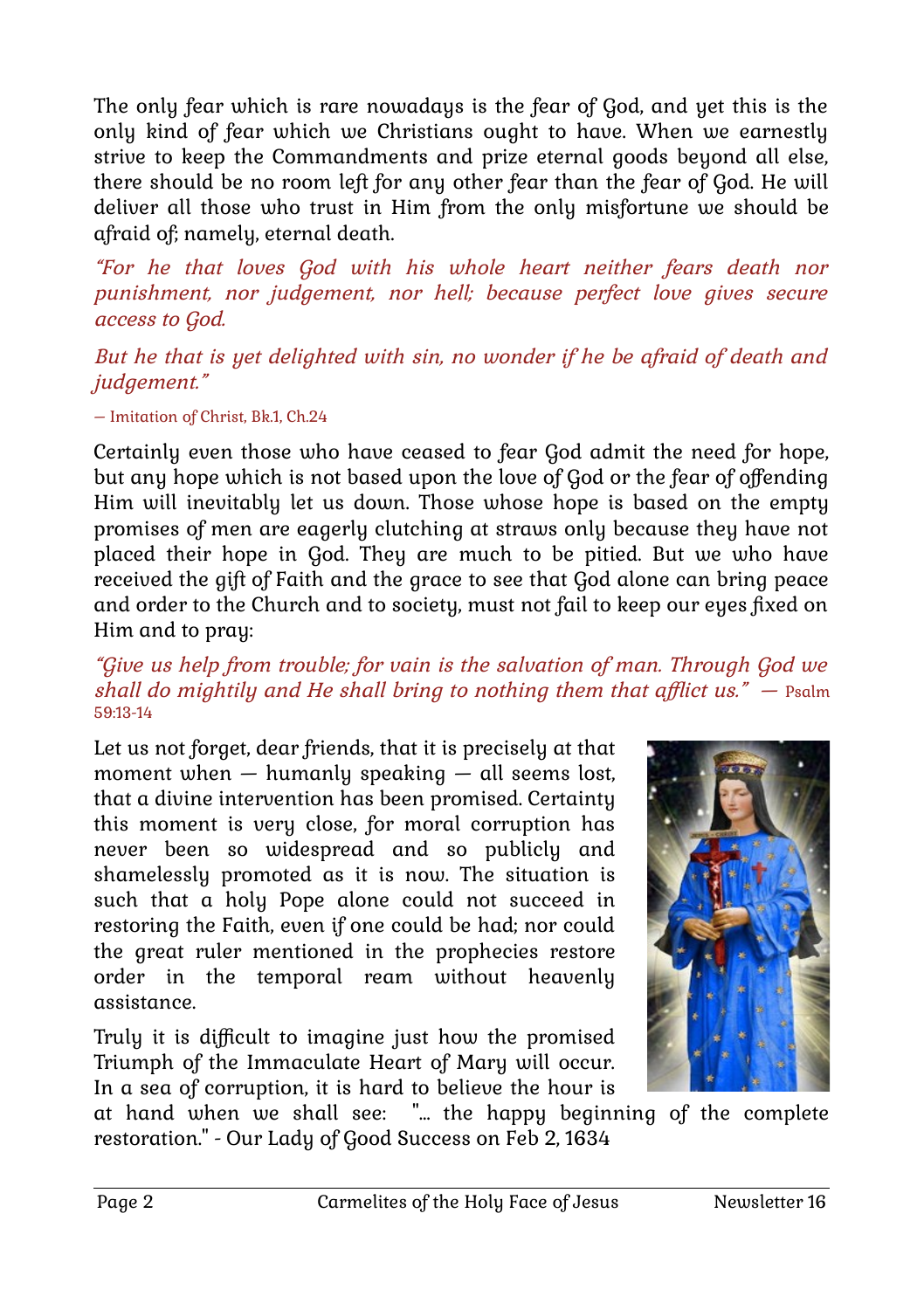Yet precisely because of the general corruption and rapid moral decay we are witnessing, we believe that the glorious period of peace cannot be far off anymore and that we may therefore live to see it — unless God sees fit to grant us the crown of martyrdom.

Among many messages Our Lady has given us in the course of the centuries, her words to the Stigmatist of Brittany, Marie-Julie Jahenny are especially relevant for our time. She said:

### "Everything must be lost from top to bottom. That, my dear children, is when St. Michael the Archangel, who is awaiting orders from Heaven, will descend with his armies to fight [together] with my good children."  $-$  17. August, 1905

Let us take heart at the remembrance of the heavenly help which has been promised to us if we are among the good children of Mary. In these times when fear and distrust are everywhere, may our only fear be the fear of offending God, and our chief concern be to remain in the state of grace. If we feel ourselves to be weak — and this is a blessing, for God resists the proud who trust in their own strength — we must not become discouraged or fearful on that account. Rather we should place all our trust in God who infallibly gives us the grace we need to persevere in fighting the good fight. It is those who are weakest and humbly acknowledge it who have the greatest claim to God's mercy, while His justice will be particularly felt by those who thought themselves to be strong.

### "But the salvation of the just is from the Lord, and he is their protector in the time of trouble.

And the Lord will help them and deliver them: and he will rescue them from the wicked, and save them, because they have hoped in him" — Psalm 36:39-40



Numerous battles in history have been won by a small minority who trusted in the help of God and the intercession of the Blessed Virgin Mary. Time and space allow us to briefly recall just a few. Many others are recorded, both in Holy Scripture and in history. Many more, perhaps, have been almost forgotten. But they are better proof than any other of the power of prayer and penance, and the certainty of victory when God and His Holy Mother are on our side.

In Pontmain in the year 1871 when the inhabitants of that village were about to become the next target for

the advancing Franco-Prussian army, the saintly parish priest caused public devotions to be held in honour of Our Lady. Day and night the people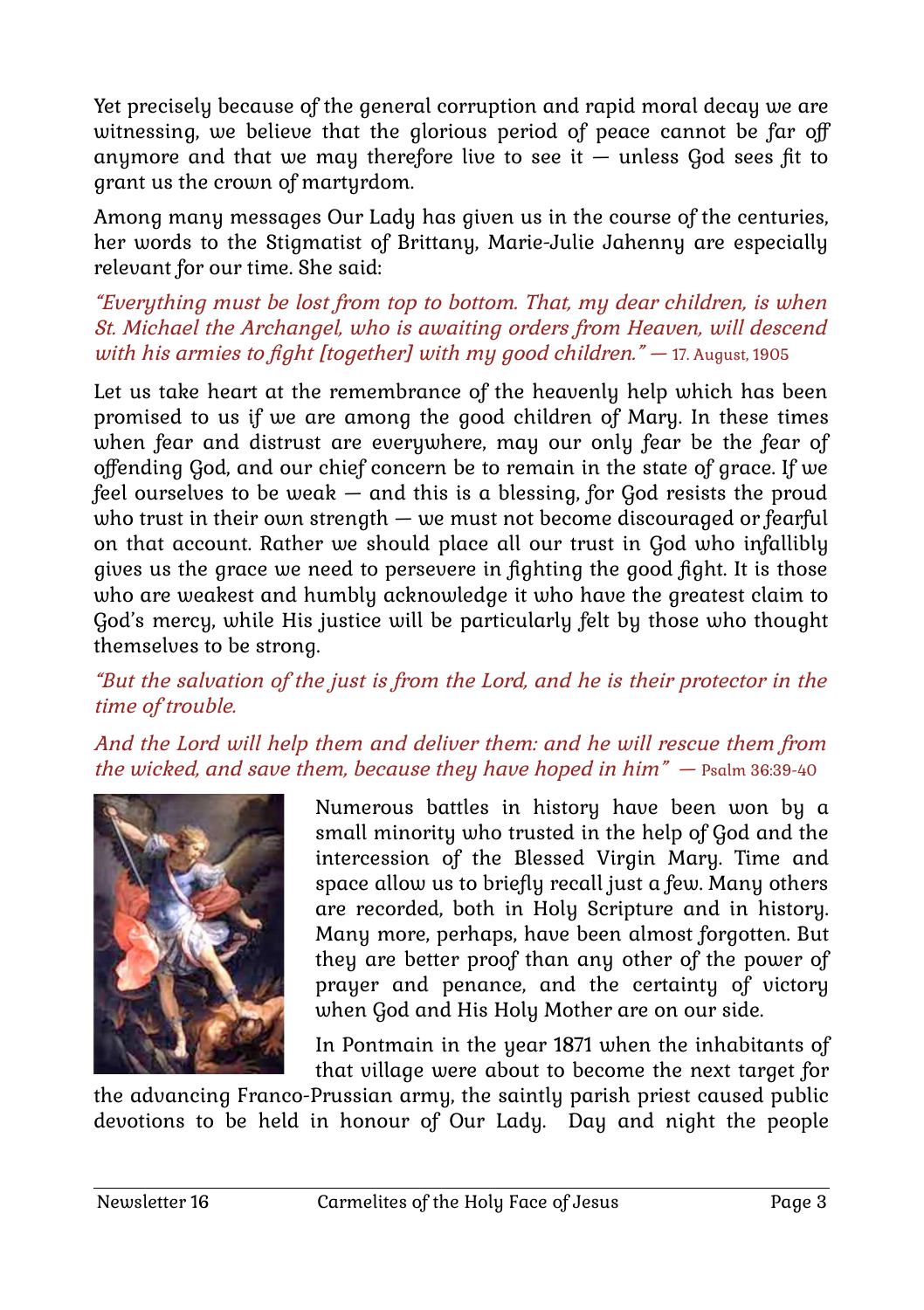stormed Heaven with prayers and the recitation of the Rosary; candles were lit on the altars in supplication. And Our Lady of Pontmain, also called Our Lady of Hope, appeared in the night sky with this message written in letters of gold:

### "Pray, my children, God will answer your prayers very soon. He will not allow you to be touched."

Her appearance filled the people with hope and they continued their prayers throughout the night. On the 17th of January, at six o'clock at night, the very hour the Virgin appeared to the children of Pontmain, the division of soldiers, without apparent reason, received the order to retire.

At the end of World War II, the allies did a nasty thing: they turned Catholic Austria over to the Russians. The Austrians tolerated this Soviet domination for three years, but that was enough. They wanted the Soviets out of their country. But what could Austria do: seven million against 220 million?

Then a priest, Pater Petrus, remembered Don John of Austria. Outnumbered three to one, Don John led the Papal, Venetian, and Spanish ships against the Turks at Lepanto, and through the power of the rosary miraculously defeated them. So Pater Petrus called for a rosary crusade against the Soviets. He asked for a tithe: that ten percent of the Austrians, 700,000, would pledge to say the rosary daily for the Soviets to leave their country. 700,000 pledged. For seven years the Austrians prayed the rosary. Then, on May 13, the anniversary of the apparition at Fatima, in 1955, the Russians left Austria. Our Lady's rosary did for the people of Austria, what the Hungarian Freedom Fighters could not do with a bloodbath of 25,000 people.

Dear readers, these miraculous victories will soon be repeated in a far more wonderful manner. Physical weapons are of little use to us in the present struggle with the powers of darkness, for the battle is a spiritual one and we are vastly outnumbered anyway. Our weapons are rather humble prayer, fasting, faith, hope and confidence in God; as well as the powerful weapon of the Rosary. Yes, there will be a chastisement. There must be, since the consecration of Russia was not done as Our Lady requested in 1917. We have in fact already entered the tunnel of the chastisement. But we must look beyond the trials of the present time to the glorious future which will follow. As we await the great victory, let us take refuge beneath Our Lady's mantle, recalling her words to St. Dominic which are about to be fulfilled:

"One day through the Rosary and the Scapular, I will save the world."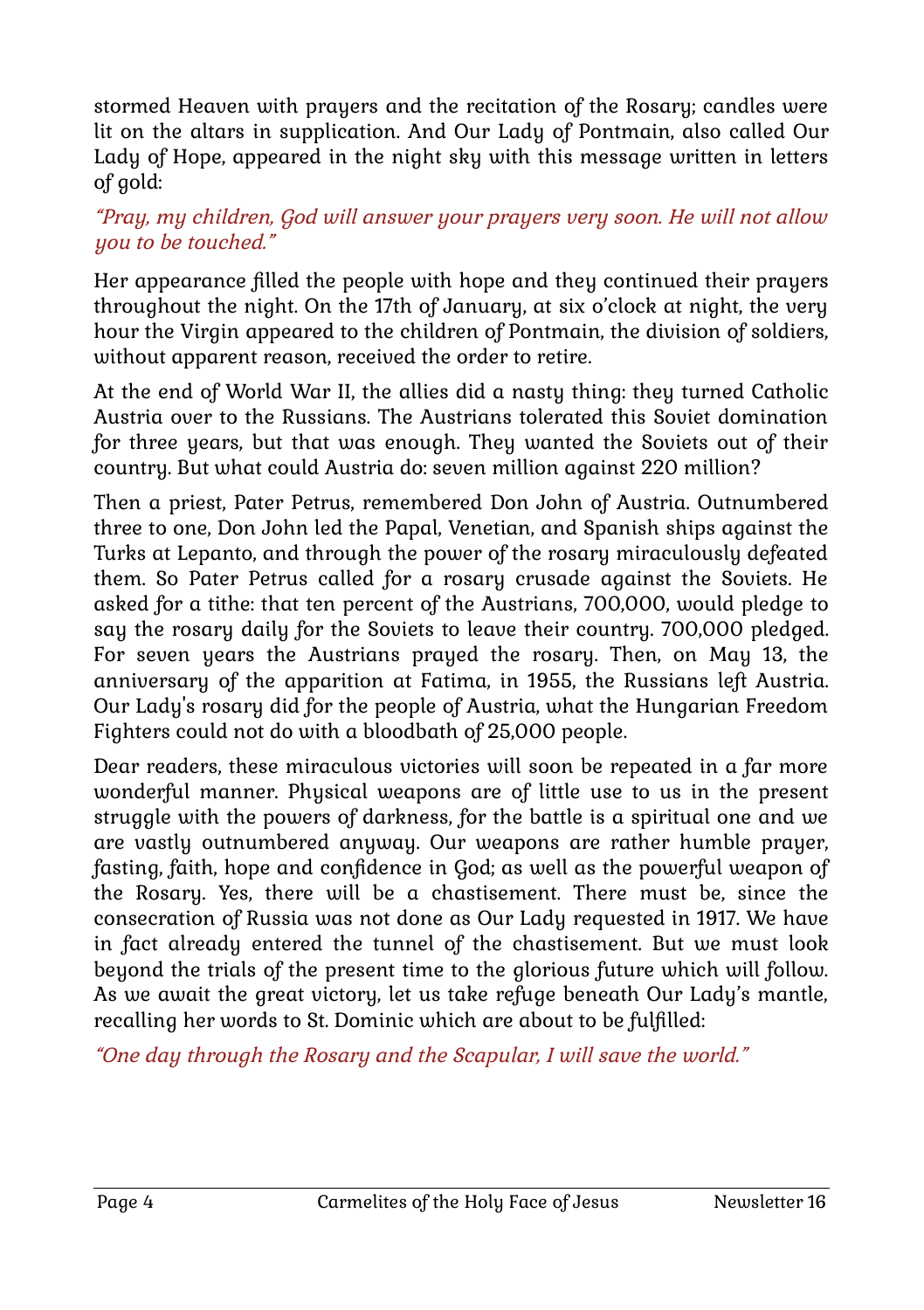### THE TRIUMPH IS NEAR!

In biblical times there were battles and wars, Which punished the people for breaking God's laws. On one great occasion God's people, the Jews, Were vastly outnumbered; it seemed they would lose.

The king and his people were rather afraid; They begged for God's mercy; they fasted and prayed. Admitting their weakness, they placed all their trust In God, Who has promised to fight for the just.

They marched through the desert, believing the Lord And singing His praises; Behold their reward! The armies which threatened were put to the sword And totally vanquished, the Scriptures record.

Their foes fought each other until all were dead, And thus, without fighting, God's people were spared! Rich spoils were taken, and with great increase, They entered Jerusalem, City of Peace.

Our own situation, it seems, is the same For few are the people who reverence God's Name. The children of darkness prepare for the fight, And vastly outnumber the children of light.

While worldlings succumb to the virus of fear, Let's take up our weapons of penance and prayer; And offer to God a sweet chorus of praise: Our Paters and Glorias with many Aves.

The Rosary is destined to vanquish our foes When Mary shall Triumph, as each Catholic knows. Be tranquil and hope then; let love cast out fear; For, praise God and Mary, the Triumph is near!

Cf. 2 Par.20, 1 John 4:18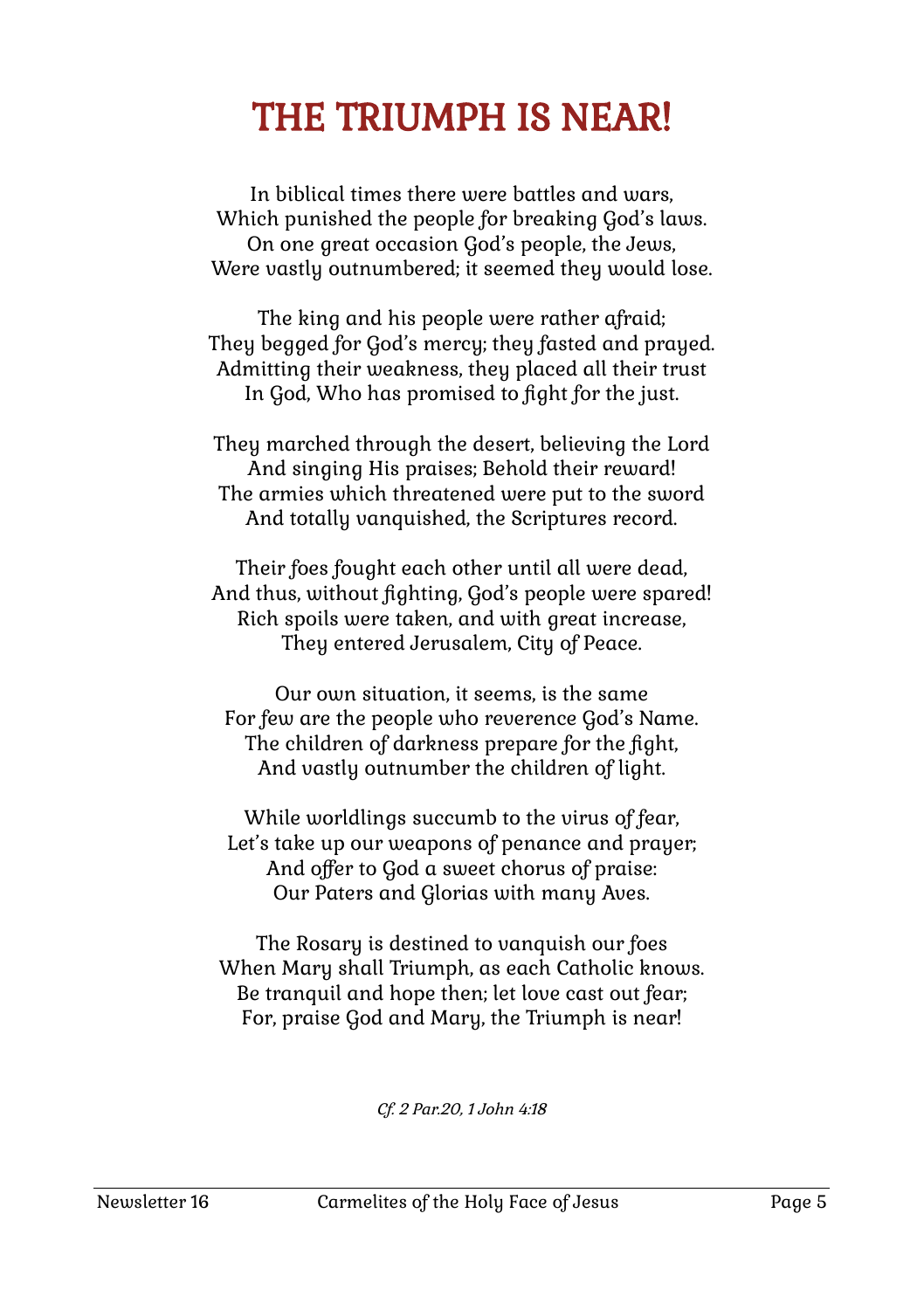## Hermitage News

- May Two volunteers, Suzie from Kerry and Mick from Cork, generously helped us to paint our wooden cabins and temporary container-oratory. Michael, Sean, PJ & Anne and Michael & Ellen, helped us to erect the polytunnel frame.
- June Cahal, a local beekeeper, gave us a starter nucleus hive and God sent us two bee swarms. We now have two working beehives. We look forward to sampling the honey as soon as the bees fill the super frames.
- 22nd June Final court hearing. A fine of €1,000 was imposed for our alleged breach of planning laws.



The judge permitted the garden fence to remain in place. Secular mainstream reporters continue to spread the lie that we are schismatics and not Roman Catholic nuns. We wish to reassure you that we have no connection whatsoever with the Carmelites off the Holy Face in the Palmarian Church in Spain who have their own "pope". We adhere faithfully to the unchanging Magisterium of the Catholic Church while opposing the Conciliar "reforms" which have destroyed the true Apostolic Faith in countless souls since 1965.

- $July Building continues with the repair work on the old house. As yet,$ we still do not have electricity supply. We are also in queue for well drilling. With the heatwave of over 30c for three weeks, our shallow well almost ran dry. Our kind neighbours however, permitted us to take drinking water from their outdoor tap.
- Throughout the month we have been busy working the land. Our vegetable garden is already yielding a wonderful harvest along with our herbs which we were able to heat dry in the sun. In addition, we have begun prayerfully working on a shrub and flower shrine garden in memory of you, our benefactors. Each plant represents a generous

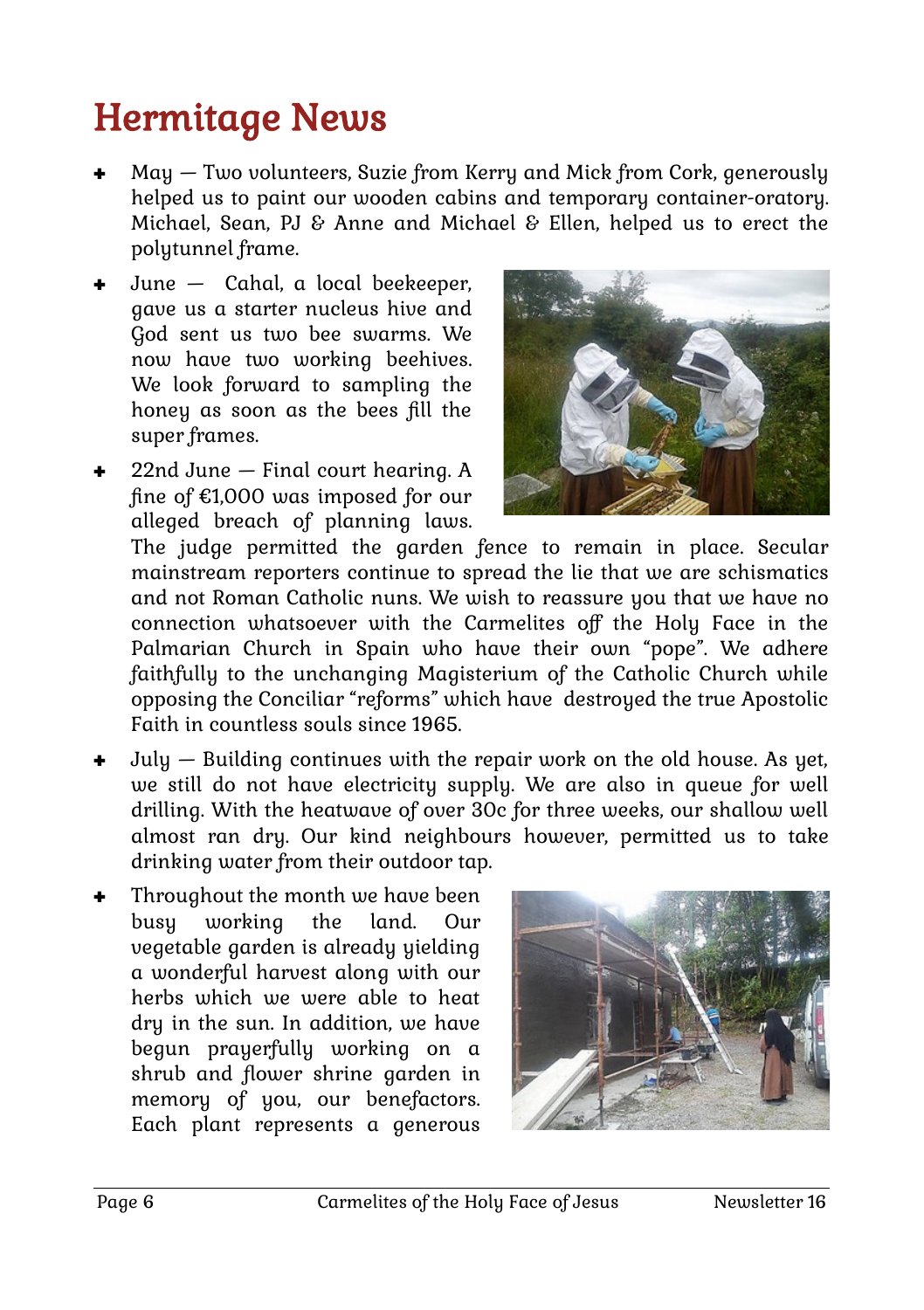donor as do the flowers which go from garden to altar. A short video is available on YouTube entitled: "A Catholic Shrine Garden in Carmel"

We offer our sincere gratitude for your ongoing support and assure you of our daily prayers. We ask you for your prayers too, especially for more vocations. Another short video entitled: "Carmelite Nuns of the Holy Face. O.Carm — The Essence of Our Vocation" can be seen on YouTube. We need courageous "Veronicas" who are not afraid to step out of the crowd to wipe the Adorable Face of Jesus so disfigured by sin and blasphemy. By our life of atonement, we win graces for the conversion of poor sinners. Today more than ever, we must have the spirit of the martyrs and be ready to give all for the true Faith.

May Our Lady of Hope protect and strengthen you; and may God grant us all the grace of fortitude and courage to always do what most pleases Him.

In Jesus' Name

### Mother Irene of the Holy Face O.Carm and Community